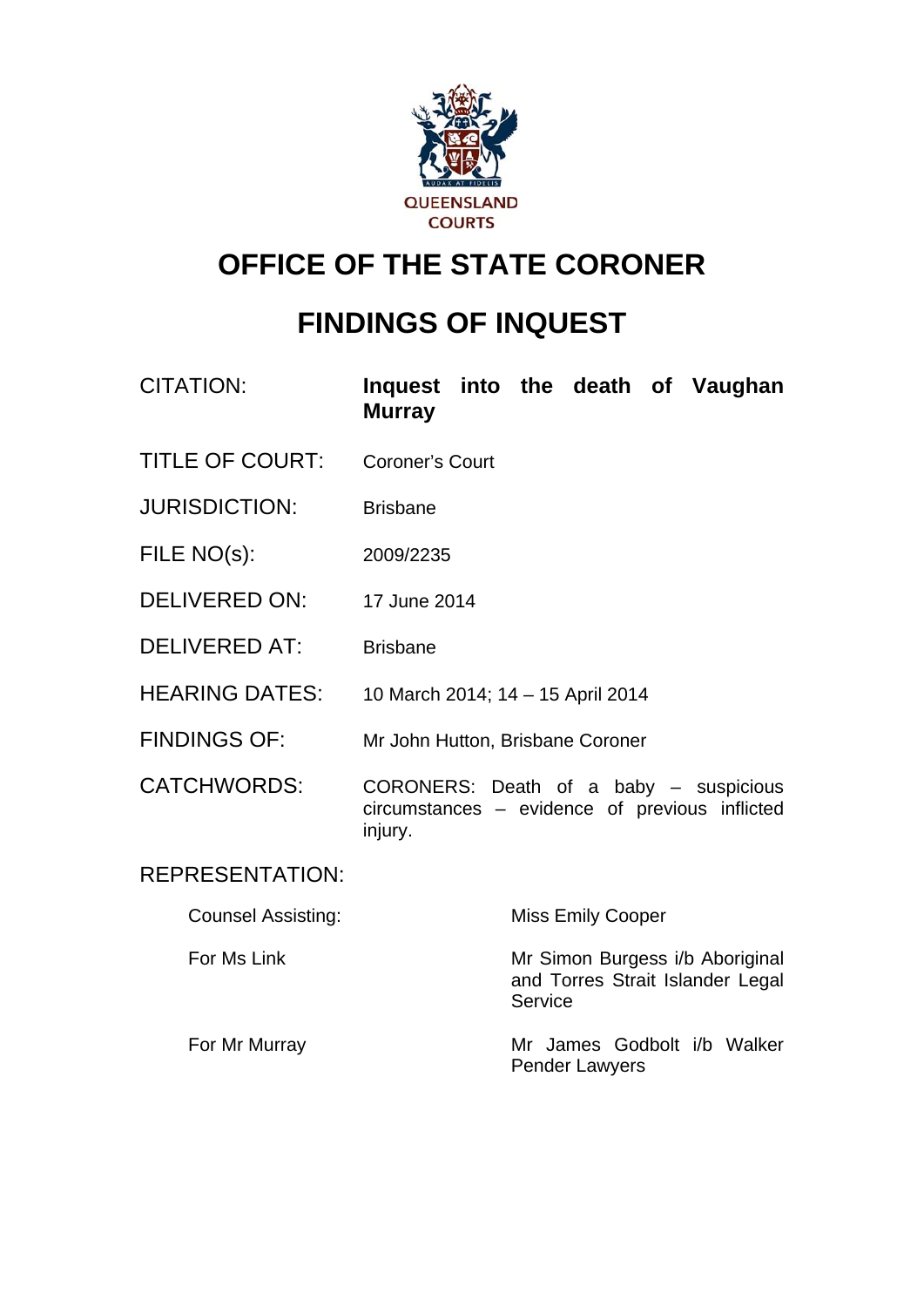# *Findings required by s. 45*

Pursuant to s. 45(2) of the *Coroners Act 2003* I make the following findings:

| Identity of the deceased - Vaughan Murray |                                                                                  |
|-------------------------------------------|----------------------------------------------------------------------------------|
| How he died $-$                           | It is unknown how the deceased died.                                             |
| Place of death $-$                        | Baby Vaughan died at the Ipswich General Hospital in<br>the State of Queensland. |
| Date of death $-$                         | 23 September 2009.                                                               |
| Cause of death $-$                        | The medical cause of Vaughan's death remains<br>undetermined.                    |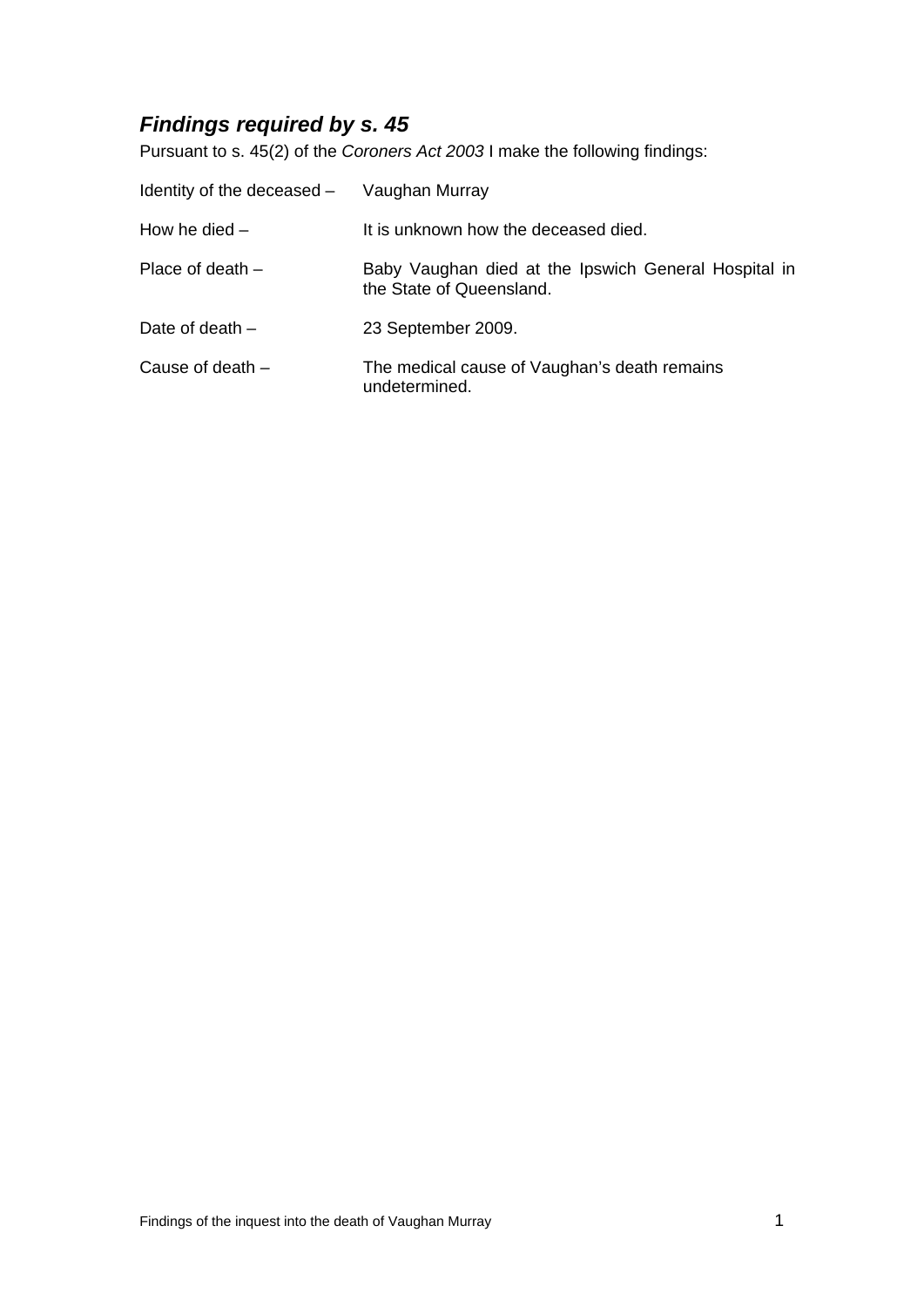# *Evidence, discussion and general circumstances of death*

# **Background**

At inquest, both parents, Dixielee Link (Ms Link) and Vaughan Murray (Mr Murray) provided inconsistent versions as to what occurred at their residence on the evening of Vaughan's death. However, what is consistent is the fact that Mr Murray was the one who found Vaughan not breathing and he was with Vaughan in the period leading up to his being found not breathing.

Vaughan was 14 weeks old when he died at the Ipswich General Hospital (IGH). He had been living with his parents at a residence at Bundamba.

Vaughan had been born at 38 weeks by standard vaginal delivery. Ms Link had been taking methadone and smoking throughout the pregnancy. Vaughan did not require resuscitation after birth. He was monitored for signs of drug withdrawal but these signs did not develop. He made good progress and was discharged five days after birth.

He was taken to see his GP for his one week check up; no problems were noted at this time. His next GP visit was for his two month immunisations. His third GP visit was just weeks before his death, at which time he was diagnosed with a bacterial infection of the eyes (conjunctivitis). No other problems were noted.

On the day of his death, Vaughan had been out with his parents during the day; he had not exhibited any unusual signs. They all returned home at around dusk. At some point, Vaughan was left alone in the bedroom for a period of time with Mr Murray, who then left the bedroom.

Upon re-entering the bedroom to check on Vaughan, Mr Murray realised that Vaughan was not breathing. His face was pale and he was not responding to his attempts to rouse him. He took Vaughan out into the living room and was yelling at Ms Link to call an ambulance. Ms Link engaged the assistance of some neighbours to call the ambulance.

The Queensland Ambulance Service (QAS) was called at 08:19pm and they arrived at the residence at 08:27pm. On examining Vaughan, the QAS officers found no signs of life. They continued resuscitation efforts and transferred Vaughan to the IGH at 08:45pm. Resuscitation efforts were continued at IGH until 09:07pm, but he did not show any signs of response. He was declared deceased at 09:07pm.

# **Autopsy**

A full internal autopsy was performed by Forensic Pathologist, Dr Nathan Milne. Dr Milne's autopsy report was tendered at the inquest.

# *External*

There was a poorly defined pale red bruise on the right side of the face which seemed recent in appearance. There was a red superficial abrasion/excoriation of both alar margins of the nose. Externally on the central upper lip was a red abrasion/sore. Internally, there was an incomplete laceration of the upper labial frenulum.

There was a poorly defined red/purple bruise involving much of the anterior chin. There was a darker red/purple area in the left upper region and a yellow area in the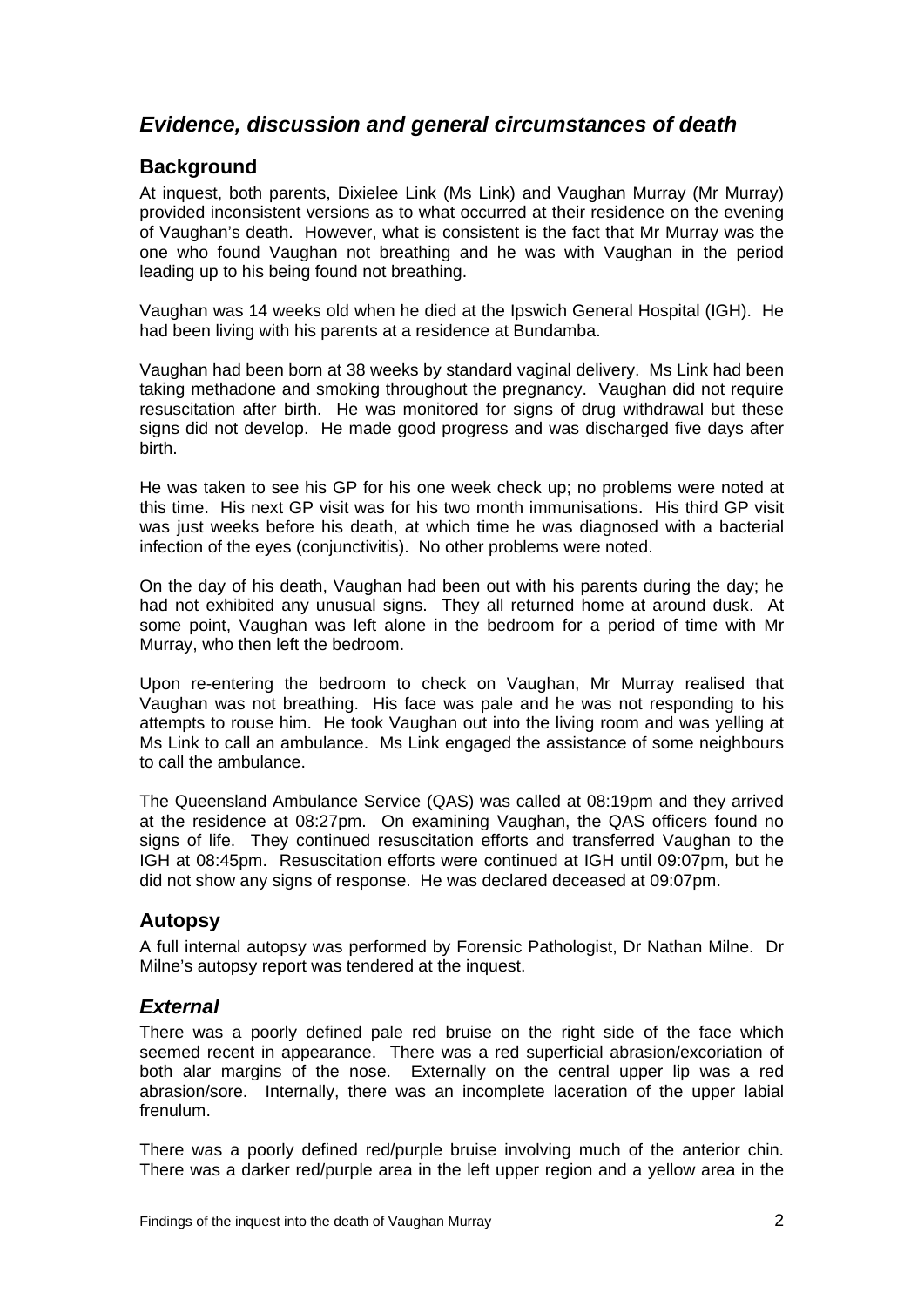left lower region. The yellow discolouration indicated that the bruise did not occur around the time of death.

A recent appearing, red linear abrasion was also present on the left lower limb (proximal anterior thigh).

#### *Internal*

A total of five partially healed rib fractures were detected at the following junctions:

- $\bullet$  left  $9<sup>th</sup>$  costochondral junction
- $\bullet$  left 10<sup>th</sup> costochondral junction
- $\bullet$  left 10<sup>th</sup> posteriorly
- $\bullet$  left 11<sup>th</sup> costochondral junction; and
- $\bullet$  left 11<sup>th</sup> posteriorly.

Each of the fractures had callous formation thus indicating that the healing process had begun. Each of the fractures was consistent as being between three – six weeks old. There were no recent rib fractures detected. There was also no underlying bone disease to predispose Vaughan to fractures.

Toxicology did not return any abnormal results.

#### *Cause of death*

Dr Milne could not determine a cause of death. Sudden Infant Death Syndrome (SIDS) could not be considered given the various findings which gave rise to a suspicion of previous and recent non-accidental injury.

In his report, Dr Milne listed the injuries that gave rise to suspicion of previous nonaccidental injury as follows:

- Rib fractures there were a total of five rib fractures all of which appeared four – six weeks old based on x-rays and CT scans, and three – six weeks old on microscopic examination. There was no underlying bone disease. Rib fractures, in the absence of such disease or a history of significant trauma, are a strong indicator of non-accidental injury. They typically result from an infant being held and squeezed;
- Iron deposition in the lungs seen microscopically  $-$  this is an indicator of previous haemorrhage. The finding is non-specific, however lung haemorrhage can result from episodes of asphyxia. There was also recent haemorrhage in the lungs which could have resulted from recent asphyxia or from aspiration.

Dr Milne also listed the injuries that gave rise to suspicion of recent non-accidental injury as follows:

 $\bullet$  Injuries to the face – there were injuries to the upper lip and frenulum. The frenulum injury could have occurred after death. Injuries to the lips and frenulum generally result from a blow to the mouth, but can also occur during resuscitation. There was bruising on the right side of the face which appeared recent. This injury raises the possibility of smothering.

Dr Milne opined that infants who die from asphyxial deaths, whether it be accidental (e.g. overlaying), or non-accidental (e.g. smothering) typically show no specific findings. Such causes of death usually cannot be excluded.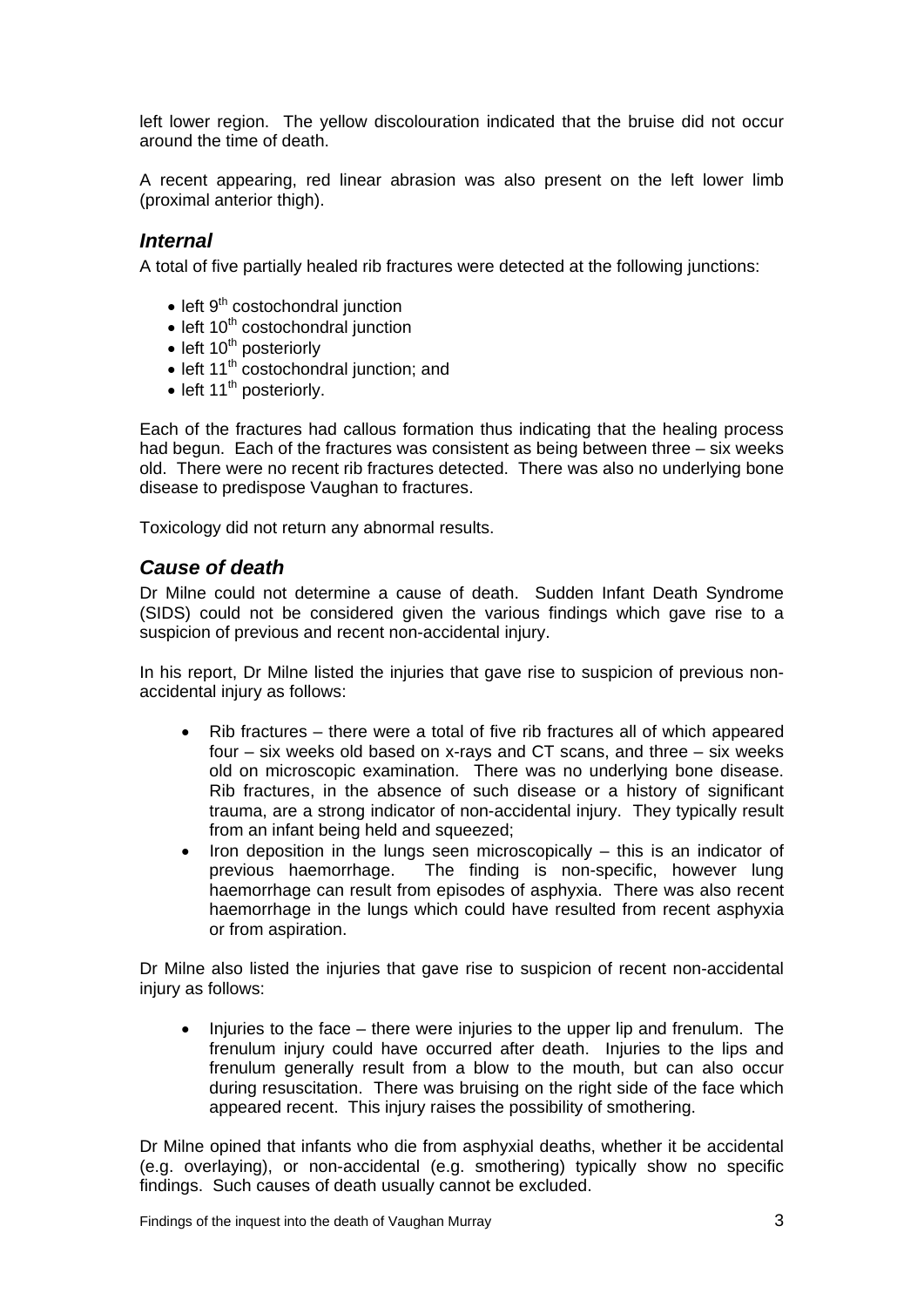Dr Milne could not identify a cause of death in this case. He opined that there is a high suspicion of death from non-accidental means, such as smothering. In the absence of any evidence of accident, the healing rib fractures also need to be considered as being the result of non-accidental injury.

Dr Milne confirmed that there were no injuries to the brain, spinal cord or the eyes so as to indicate any significant head impact or shaking.

The autopsy findings were reviewed by an independent pathologist from the Victorian Institute of Forensic Medicine, Dr Linda Iles. Dr Iles' report was tendered at the inquest.

Dr Iles agreed with Dr Milne's opinion that the cause of death must remain as undetermined. There were no findings at autopsy to indicate a cause of death. There were features of past non-accidental injury, but no definitive features of acute non-accidental injury that ultimately caused Vaughan's death.

Both Dr Milne and Dr Iles gave evidence at the inquest; the entirety of this evidence is dealt with further on in my findings.

#### **Police Investigation**

Vaughan's death was investigated by the Ipswich Child Protection and Investigation Unit. The investigation was lead by Detective Sergeant Nathan McIntosh who provided a total of three reports detailing the findings of the investigation. These reports were tendered at the inquest. Detective Sergeant McIntosh also gave evidence before me at the inquest.

The investigation was informed by recorded interviews with both parents at the hospital on the night of the death. Thereafter, Ms Link agreed to be formally interviewed again. Mr Murray declined to participate in any further formal interviews with police.

Statements were obtained from Vaughan's maternal grandmother and uncle. A Paediatric Specialist from the Royal Children's Hospital, Dr Catherine Skellern, was also approached to provide an opinion as to the likely cause of Vaughan's injuries.

The medical records from the IGH relating to both mother and baby were obtained. Records relating to Vaughan's visits to the General Practitioner were also obtained.

The entirety of the investigation revealed insufficient evidence with which to substantiate a prosecution against any person in connection with Vaughan's death.

#### **Medical Evidence**

In addition to the assistance provided to the inquest by Dr Nathan Milne and Dr Linda Iles, Dr Catherine Skellern, Paediatric Specialist at the Royal Children's Hospital, also provided a report and gave oral evidence. Dr Skellern's report detailed her opinion with respect to the most likely cause of Vaughan's physical injuries and when they were most likely inflicted.

I will deal with the evidence of each of the medical witnesses separately.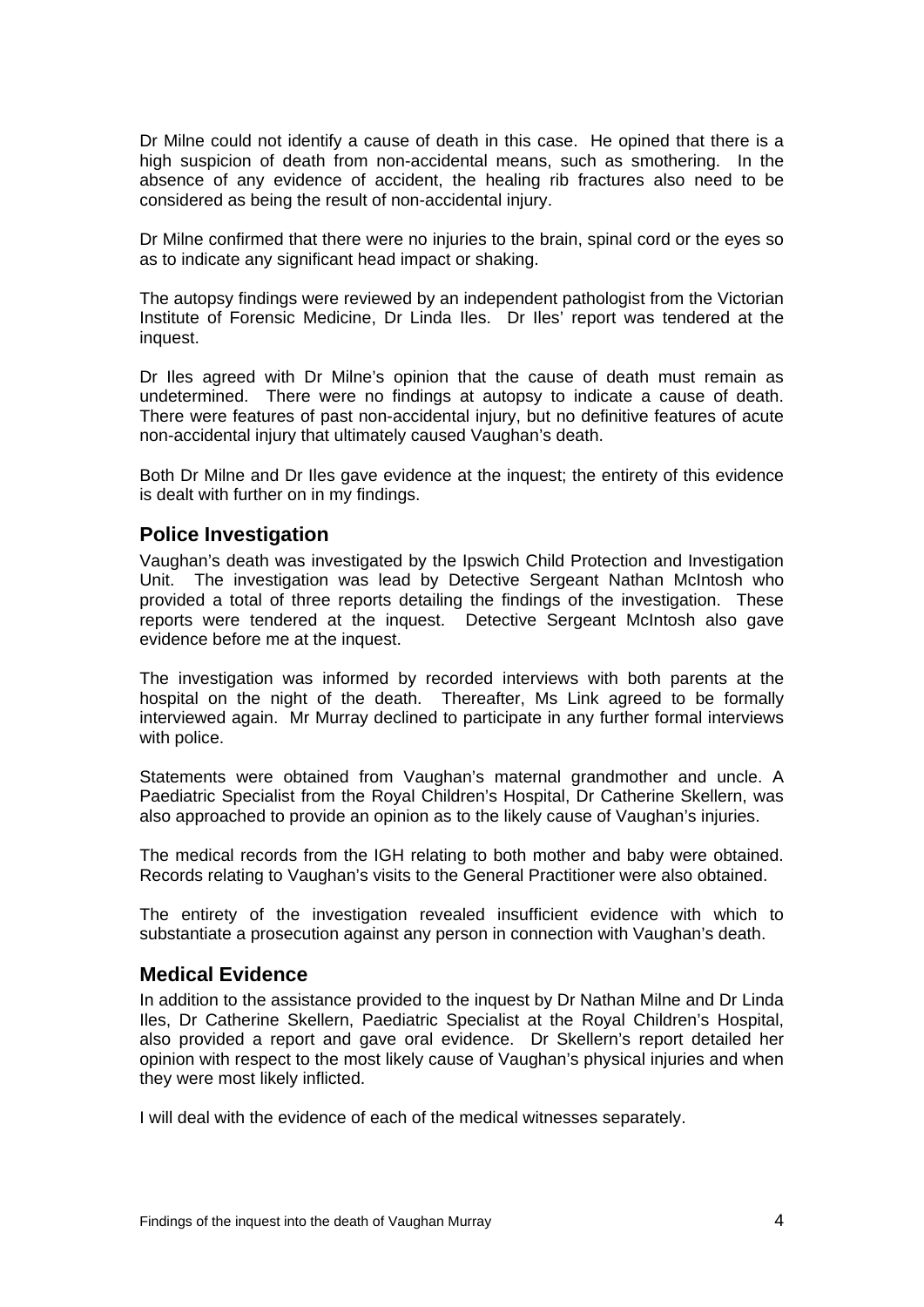# *Dr Nathan Milne*

Dr Milne is a forensic pathologist employed by Queensland Health Forensic and Scientific Services.

Dr Milne performed an external and full internal autopsy. He gave evidence that Vaughan was a healthy looking child with measurements within the normal range for his age.

His evidence at the inquest concurred with his written reports. He said that the rib fractures were highly suspicious and, in the absence of any explanation, were considered as non-accidental injuries. The evidence of Ms Link with respect to how, on a number of occasions, Mr Murray was seen to throw Vaughan up in the air, and then catch him around the chest area, was put to Dr Milne as a possible cause of the fractures. Dr Milne said that this action would not be significant enough to cause the fractures, unless there was a significant squeeze around the chest area following the catch. Vaughan would have appeared distressed at the time the fractures were sustained and for some time afterwards.

Dr Milne said that the bruising on the right side of Vaughan's face was consistent with an impact to the face, or the face falling onto a surface. The shape of the bruising was a lot bigger than a thumb. Dr Milne said that it might be consistent with the shape of the side of a hand. He opined that the bruising could have been caused by smothering. The age of the bruise could be up to three days prior to death.

The bruising detected on the chin and the right side of the jaw could have also been caused up to three days prior to the death. Dr Milne could not rule out all of the facial bruising being inflicted at the same time.

With respect to the haemorrhage detected in the lungs, Dr Milne said that there was evidence of old and recent haemorrhage. The more recent haemorrhage could have been caused by smothering.

Dr Milne was asked about SIDS and agreed that Vaughan being at an age of 14 weeks, placed him in the period of highest risk of SIDS. Dr Milne gave evidence that SIDS is a collective term for infants that die with no cause or other factors. He agreed that the risk factors relating to SIDS include circumstances where the infant is:

- male
- around people who smoke
- sleeping with excessive bedding.

SIDS could not be determined as the official cause of death given the evidence of physical injury. However, Dr Milne did accept that a natural cause of death could not be excluded in this case.

Dr Milne agreed that none of the physical injuries on their own caused Vaughan's death. His opinion was that, with all of the medical evidence considered as a whole, smothering was the most likely cause of death.

# *Dr Catherine Skellern*

Dr Catherine Skellern is a Consultant Paediatric Specialist at the Royal Children's Hospital. She holds a consultant position in the Child Advocacy Service and has appeared in court many times on child protection matters.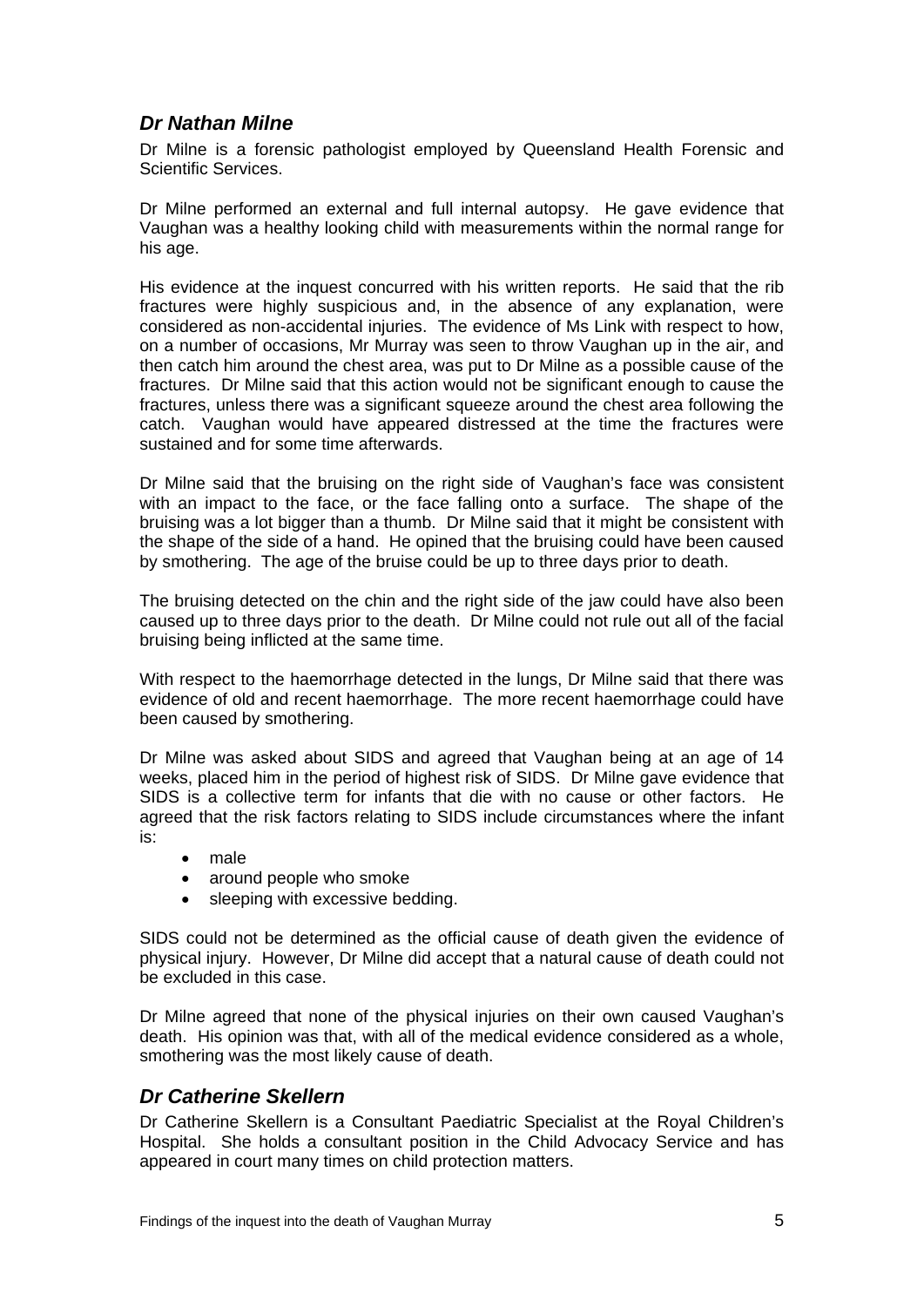Dr Skellern's evidence at the inquest did not alter from her written report. She said that the bruising around the face and jaw-line could not have been self-inflicted given that he was only 14 weeks old. The mechanism of bruising of this type was due to excessive pressure or possibly impact. In this location, bruising is typically caused by caregivers gripping Vaughan around the face.

When asked at the inquest whether the shape of the bruising to the right side of the face was consistent with a hand, Dr Skellern said that it could be. If this bruising was recent, it could be consistent with smothering. Dr Skellern gave evidence that the bruising would have been the result of a force of some kind. She could not say with any certainty where the force came from, as the bruise was not patterned.

Dr Skellern agreed that the abrasions on the chin could have been self-inflicted from Vaughan's fingernails. The linear scratch abrasion on the left lower leg could have also been self-inflicted from fingernails.

The healing abrasion on the upper lip is an injury which is commonly seen on infants. Dr Skellern opined that it is generally caused by sucking.

The rib fractures were caused by chest encirclement and chest compression. These injuries cannot be self inflicted. The fractures arise when persons grip infants around the chest and squeeze them. This causes the ribs to fracture posteriorly due to the rib levering on the transverse process of the spinal column. Dr Skellern provided a diagram of the squeezing motion required to cause these fractures. This diagram was tendered at the inquest.

The rib fractures were weeks old and in an advanced stage of healing when seen at autopsy. They would have caused pain which may have made Vaughan difficult to feed and handle. Crying would have also been painful due to chest expansion with deep inspiration.

Dr Skellern agreed that a number of factors were present in this case to make Vaughan a high risk of SIDS. However, a finding of SIDS could not be made given the evidence of physical injury.

With regard to the medical evidence as a whole, Dr Skellern agreed that there was no precise way to determine a cause of death. Dr Skellern said that with a smothering cause of death, it is possible to leave no evidence, thus the possibility of smothering must always be considered in a case such as this.

#### *Dr Linda Iles*

Dr Iles is a specialist forensic pathologist employed by the Victorian Institute of Forensic Medicine. Given that Dr Milne was unable to determine a cause of death, Dr Iles was requested to conduct a review of the autopsy findings, with a view to clarifying the cause of death.

Dr Iles also gave evidence that Vaughan was a healthy looking child with measurements within the normal range for his age. Her evidence at the inquest did not alter from her written report.

Dr Iles opined that the bruising to the face was indicative of blunt trauma. The features of the bruising to the chin and left jaw were consistent with an older bruise (i.e. sustained more than 12 hours before death). Dr Iles' opinion altered to Dr Milne's with respect to the bruising to the right side of the jaw. Dr Iles opined that this bruising appeared similar to the left side of the jaw, meaning that the bruising to each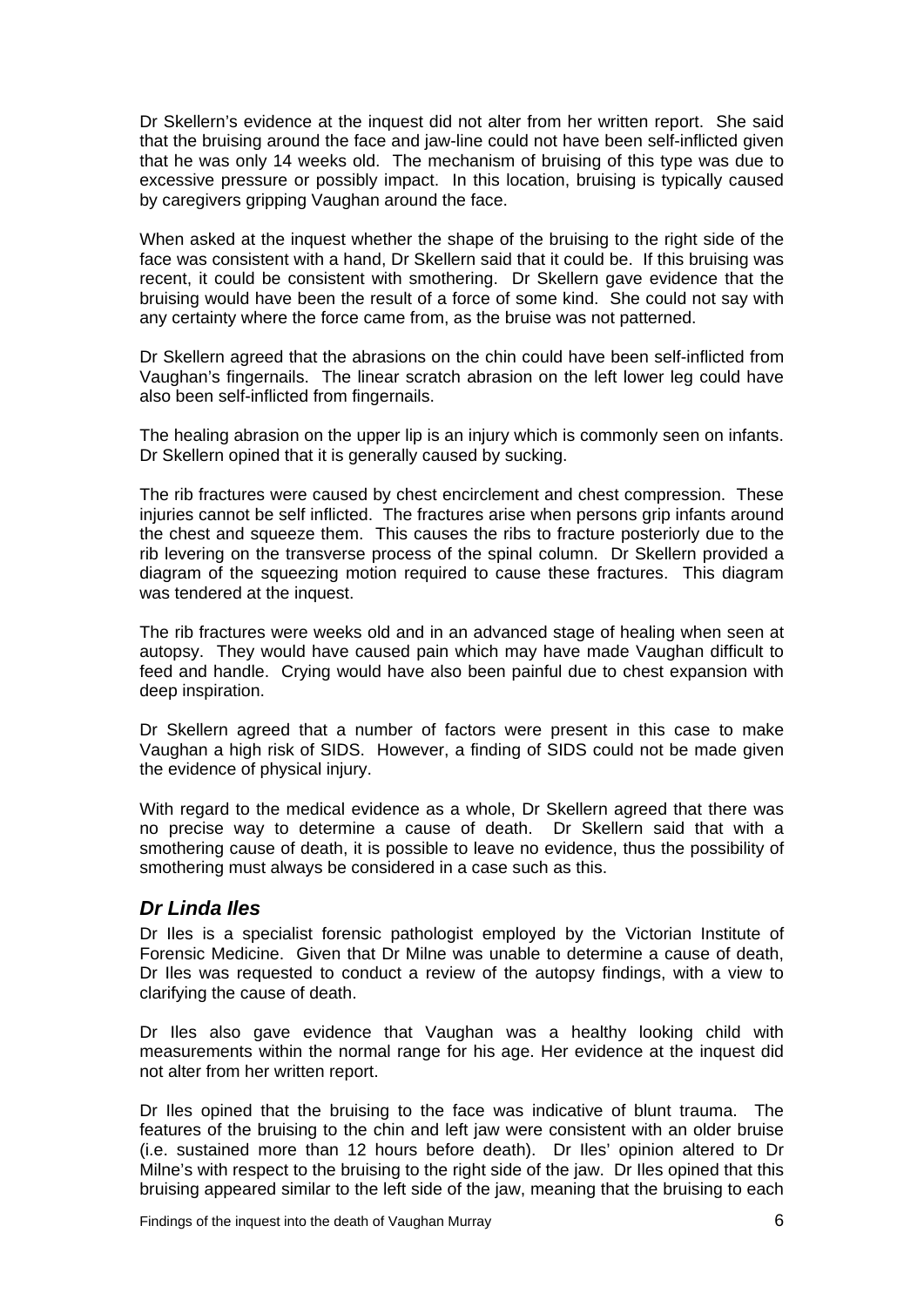side may have been sustained at the same time (i.e. potentially more than 12 hours before death). However, Dr Iles did qualify her opinion in this regard by deferring to Dr Milne's opinion as to the age of the bruising. This was due to the fact that Dr Iles had only seen photographs of the bruising, whereas Dr Milne had seen the bruising in person.

The presence of the bruising around the chin and jaw was indicative of blunt force to the lower part of the face. This may have resulted from a blow(s) or excessively firm gripping around the jaw. Dr Iles confirmed that no account had been given as to how the bruising was caused. Given the distribution of the bruising, Dr Iles opined that it should be considered as an inflicted injury given that Vaughan was not independently mobile. Dr Iles confirmed in her evidence that there was nothing specific about the bruising to the right side of the face to indicate a cause, i.e. hand/finger. She agreed that the bruising to the chin could have been caused by a pinching or a flicking action.

The position of the rib fractures was highly suggestive of non-accidental injury; the mechanism of fractures in this location being squeezing. Dr Iles said it was extremely unlikely that the fractures were sustained during the birthing process. Dr Iles disregarded the example given of Mr Murray throwing Vaughan in the air and catching him as a potential cause of the fractures. Dr Iles opined that the fractures were unlikely to have been caused during that activity, unless of course there was a significant squeeze involved in the catch. Nevertheless, Dr Iles opined that the injury does not occur during the normal handling of an infant.

Dr Iles confirmed that there was the presence of haemosiderin containing macrophages within the lungs, which indicated previous bleeding in the airways and lungs. The cause for the bleeding was non-specific. The incidence of it in the sudden death of infants is increased when there is evidence of non-accidental injury. However, it is also seen in instances where there are no signs of non-accidental injury. Dr Iles confirmed at the inquest that it could be due to a deliberate obstruction of the airways.

Dr Iles agreed with Dr Milne that SIDS could not be determined as the official cause of death given the evidence of physical injury. However, Dr Iles accepted that a natural cause of death could not be excluded.

Dr Iles confirmed that smothering can never be excluded as a cause of death as there need not be any signs to indicate it. Dr Iles agreed that the rib fractures and facial bruising raise the suspicion of a non-natural death, but this point could not be taken any further.

Dr Iles agreed with Dr Milne's opinion that the cause of death must remain as undetermined. There were no findings at autopsy to indicate a cause of death. There were features of past non-accidental injury, but no definitive features of acute non-accidental injury that ultimately caused Vaughan's death.

#### **Evidence leading to Vaughan's death**

The parents were the last persons to see Vaughan alive. They both gave evidence before me at the inquest and were each legally represented. Neither applied for privilege prior to giving their evidence.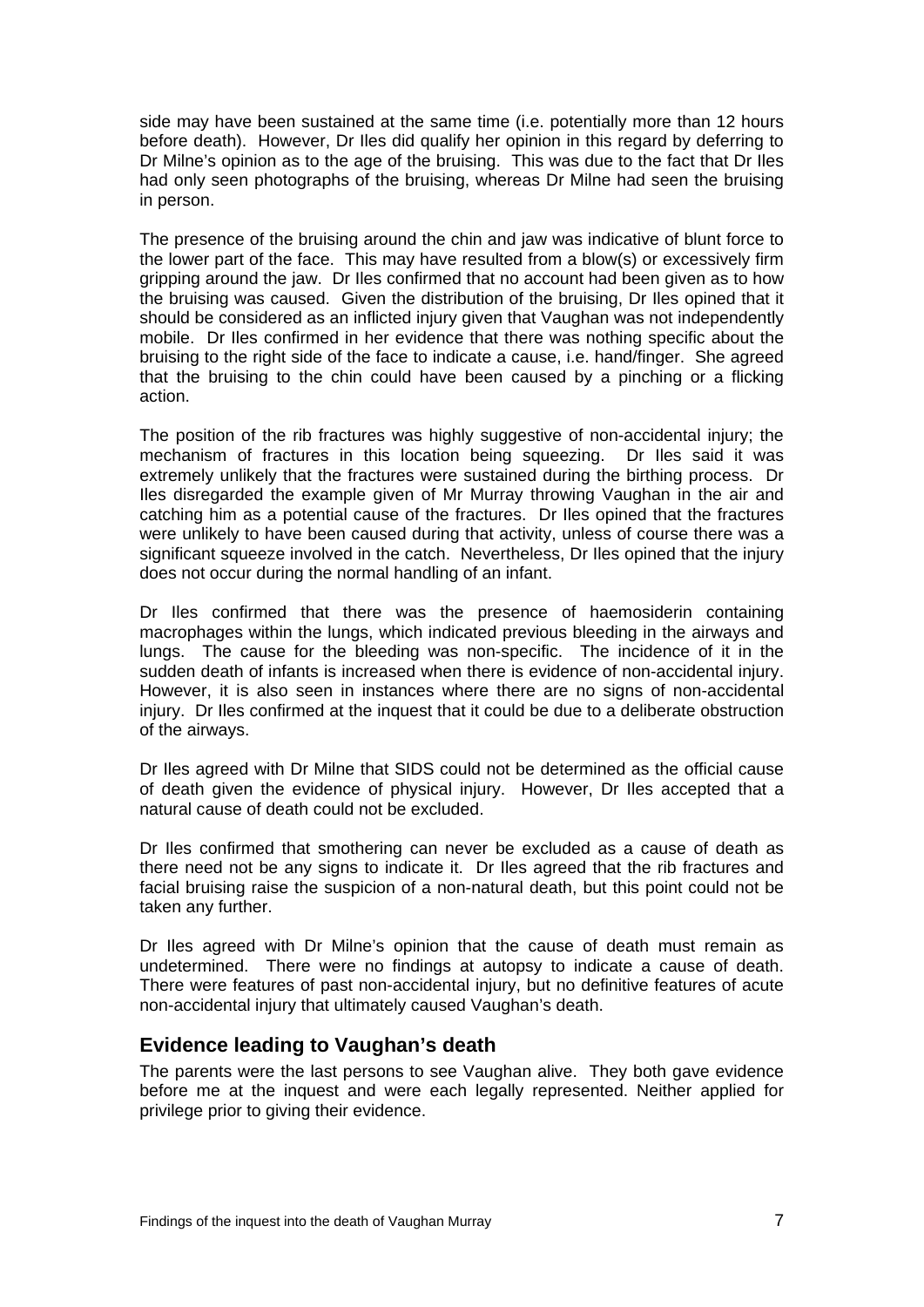### *Ms Link*

Ms Link was 24 years of age when she gave birth to Vaughan. It was her first child. Ms Link had been in a relationship with Mr Murray for about  $9 - 12$  months when Vaughan was born.

Ms Link initially spoke to police at the IGH on the evening of the death. It was a brief interview, during which she said that earlier that evening they (meaning herself, Vaughan and Mr Murray) had arrived home from her cousin's house at about 5:30pm. She settled Vaughan down and placed him on the bed like she normally did. She gave him his feed, dressed him and he fell asleep. She put him on the bed and placed a blanket on him after which she went into the lounge room to watch a DVD.

They then went in (to the bedroom) and checked on Vaughan. Mr Murray gave him the rest of the bottle; Vaughan was 'sooking'. Mr Murray then put the bottle in Vaughan's mouth and quickly went to the bathroom. He came back from the bathroom and started screaming. Ms Link asked Mr Murray what he was screaming about. He came out of the hallway with Vaughan who was blue. He said 'looks like Vaughan's not breathing'. The ambulance was then called.

Ms Link was not interviewed by police again for some time. That interview was tendered at the inquest.

At the inquest, Ms Link gave evidence that she was using marijuana on a daily basis whilst pregnant and also after the birth. She said that she and Mr Murray would smoke marijuana together. She was also taking methadone to help with her addiction to heroin. She was adamant that she was not using heroin whilst pregnant.

Ms Link gave evidence about the night of the death. She was unsure about whether she bathed Vaughan once they all arrived home from her cousin's house, but it was possible that she did. She was quite certain that she changed him, and then put him down on the bed in the bedroom before she and Mr Murray went out to the lounge room to watch a movie. They smoked a quantity of marijuana whilst in the lounge room.

Ms Link said that, during the course of the movie, she went into the bedroom and checked on Vaughan approximately two-three times. Each time she went to check on him, she did so because he had cried out. She gave evidence that on the second or third occasion she was trying to settle him, Mr Murray came into the bedroom and said that he wanted to take over. He was worried that she was doing everything and that Vaughan wouldn't know who his father was. She said that Mr Murray's demeanor was angry at this time.

Ms Link allowed Mr Murray to take over and left the bedroom to go back into the lounge room. She said that Mr Murray was in the bedroom with Vaughan for about half an hour before she heard Mr Murray enter the toilet. She did not hear any noises coming from the bedroom. He was only in the toilet for a short time before he re-entered the bedroom and started screaming out.

Ms Link said that each time she left Vaughan on the bed, he had a pillow next to him and she would use a towel to prop his bottle on. The towel and bottle were positioned in front of his face so that he could drink from the bottle without anyone having to hold the bottle. When she left Vaughan with Mr Murray she did not notice any bruising to the right side of his face.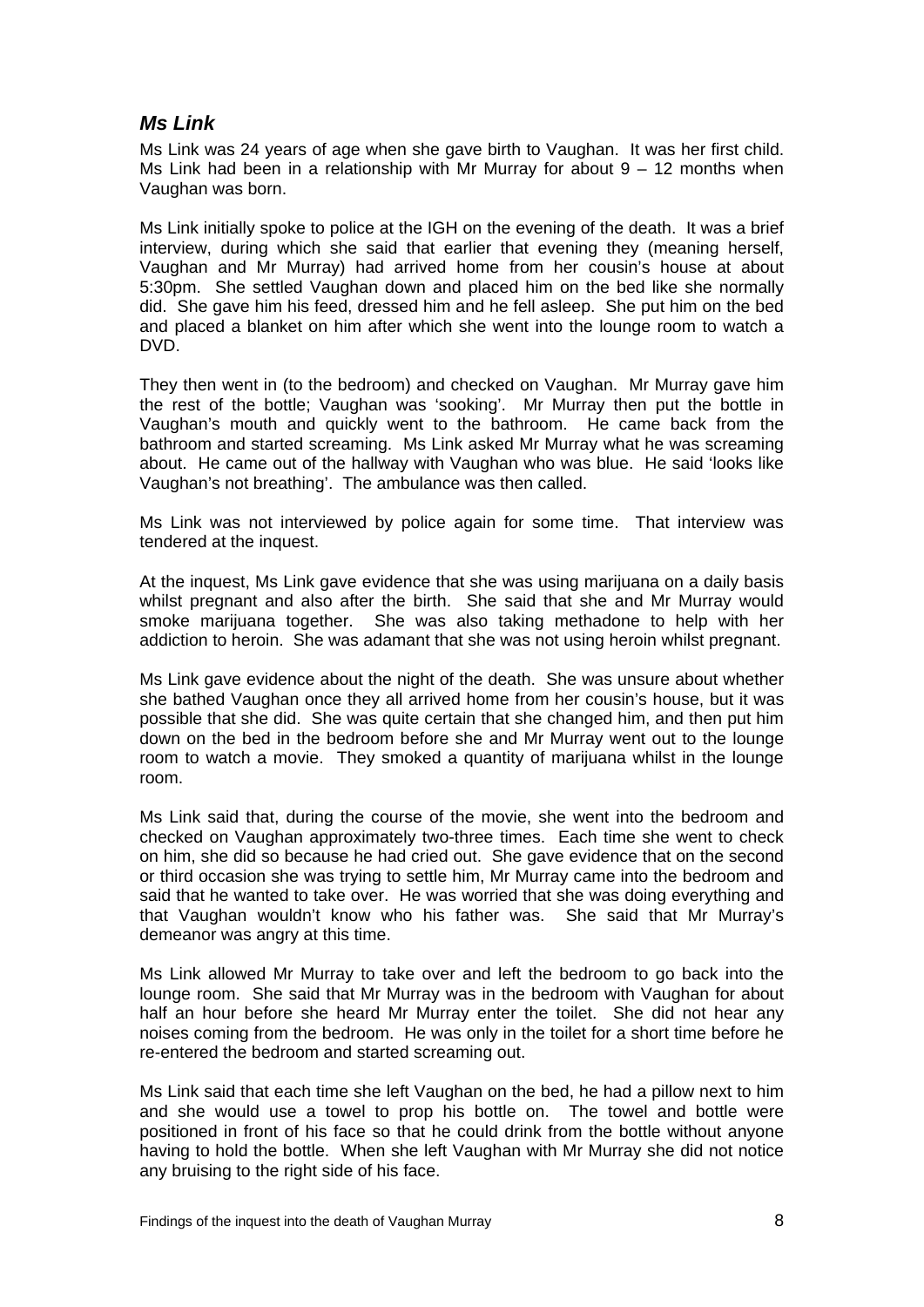When questioned about the bruising on Vaughan's chin, Ms Link recalled that she had noticed this bruising approximately one-two weeks before the death. She said that she had asked Mr Murray about the cause of the bruising, and he had replied that he had accidentally flicked Vaughan on the chin. She had asked a local chemist what to do about the bruising, and she was advised to put some Betadine on it.

When questioned about the rib fractures detected at autopsy, Ms Link did not know how they were inflicted. She denied ever squeezing Vaughan around the chest area. She described how on a number of occasions she saw Mr Murray throw him up in the air, and then catch him around the chest area. She never saw Mr Murray squeezing him around the chest area. She never saw Mr Murray be violent towards Vaughan.

Ms Link denied any suggestion that she caused, or was otherwise involved in Vaughan's death. She also denied having any knowledge of what caused the death.

#### *Mr Murray*

Mr Murray was 20 years of age when Vaughan was born. He already had a child from a previous relationship, making Vaughan his second child.

Mr Murray spoke to police at the IGH on the evening of the death. It was also a brief interview, during which he said that he, Ms Link and Vaughan had been out all day and arrived home around dusk. He said that he had shared a joint with Ms Link on the way home.

When they arrived home Vaughan began crying. He prepared a bottle of milk as normal and took Vaughan into the bedroom for feeding. He placed the bottle in Vaughan's mouth and laid him down on the bed; the bottle was beside Vaughan on a pillow but still in his mouth.

Ms Link called out to him so he left Vaughan on the bed. He started to play video games on the computer, whilst Ms Link was watching a movie in the lounge room. He forgot about Vaughan until the end of the movie, at which time he went to check on him. He observed that Vaughan was not moving and thought he was asleep. A closer inspection revealed that Vaughan was not breathing. He tried to rouse him by calling his name but this was unsuccessful.

Mr Murray declined all further opportunities to be interviewed by police during the course of the investigation.

At the inquest Mr Murray gave evidence that, in addition to marijuana, he and Ms Link had also used heroin on the day of the death, however this was denied by Ms Link during her evidence. He maintained his initial version provided to police, despite Ms Link's evidence that she had been the one to place Vaughan on the bed, feed him, and then proceed to check on him up to three times during the course of the evening.

Mr Murray provided fresh evidence to the inquest about what occurred in the bedroom with Vaughan when he was being fed. He said that, in the process of picking up Vaughan to feed him, he dropped him. He fell onto the bedroom floor, landing on his face. He had fallen approximately from the height of the bed. Mr Murray picked him up and said that Vaughan was crying as a result of the fall. He didn't notice any marks to the face or any other injuries.

He said it was at this point that Ms Link called out to him. He placed Vaughan down, on his right side, on a pillow which was situated on top of the bed. He placed the